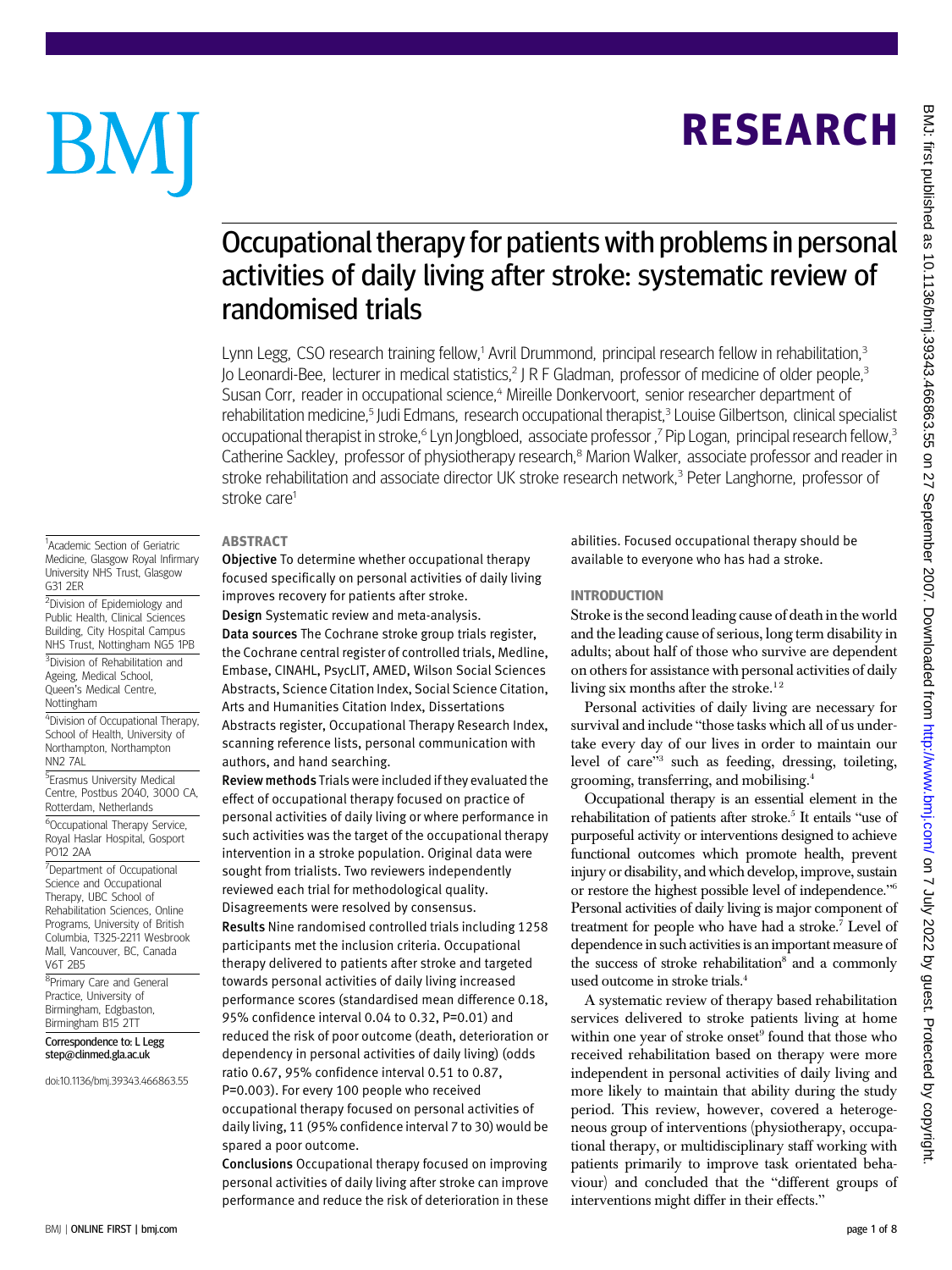

Fig 1 | Results of literature search and selection of randomised controlled trials for meta-analysis

A subsequent analysis of data from individual patients from eight stroke trials focused on the effect of community occupational therapy on instrumental activities of daily living (including making a meal, using public transport, or using the telephone) and found benefits in personal activities of daily living (a secondary outcome) at the end of treatment but not at the end of scheduled follow-up.10 We are aware of more trials than were included in this review and in addition, occupational therapy is often given in settings other than the community, and its prime target is often to improve personal activities of daily living.

We conducted a systematic review to test the hypothesis that occupational therapy aimed at encouraging people to participate in personal activities of daily living after stroke will improve the recovery of ability to perform such activities.

#### **METHODS**

## Eligibility criteria

We sought any randomised controlled trials that compared an occupational therapy intervention focused on activities of daily living with no routine input as the control intervention. The interventions had to be delivered by, or under the supervision of, a qualified occupational therapist. Our primary outcome of interest was independence in personal activities of daily living at the end of scheduled follow-up. The second primary outcome of interest was the extent to which participants had poor outcome, defined as death or deterioration of ability or dependency in personal activities of daily living. Secondary outcomes were death, institutionalisation, extended personal activities of daily living necessary for maintaining a dwelling in a given sociocultural setting (for example, preparing own meals, doing light housework, managing own money, shopping for personal items), patients' mood and quality of life, carers' mood and quality of life, and patients' and carers' satisfaction with services.

#### Search strategy for the identification of studies

We followed the search strategy developed for the stroke group of the Cochrane collaboration.<sup>11</sup> This comprised a search of the Cochrane stroke group trials register (last searched by the review group coordinator on 7 November 2006), the Cochrane central register of controlled trials (Cochrane Library, issue 4, 2007), electronic bibliographic databases including Medline, Embase, CINAHL, PsycLIT, AMED, Wilson Social Sciences Abstracts, and the following Web of Science databases: Science Citation Index (1945 to March 2007), Social Science Citation Index (1956 to March 2007), Arts and Humanities Citation Index, dissertation abstracts register, and the occupational therapy research index. Other strategies to ensure identification of all potentially relevant trials included scanning reference lists of relevant articles and original papers, personal communication with authors, and hand searching journals. For full details of all journals searched, with dates, please see the full review in the Cochrane Library. <sup>12</sup> One reviewer read the titles of all the references identified and eliminated any obviously irrelevant studies—for example, pharmacological or surgical interventions and study designs other than randomised controlled trials. The abstracts of the remaining studies were obtained and selected according to the assessment of two reviewers. Differences in opinion regarding trial eligibility were resolved by consensus.

#### Data extraction

Two reviewers independently rated the methodological quality of studies using recognised criteria<sup>13</sup>: method of randomisation, allocation concealment, blinding of outcome assessment, and use of an intention to treat analysis. We aimed to obtain standardised data through collaboration with the original trialists. Two independent reviewers extracted data using a standard data recording form.

#### Data analysis

We performed an intention to treat analysis to reduce potential biases (follow-up, publication, and reporting) associated with extracting data from published reports. We obtained original trial data for eight  $w^{17}$  w18  $w^{20}$  w25 of the nine studies. This enabled a uniform approach to re-analysis of the data and standardisation of outcomes.

Eight studies used individuals as the unit of randomisation and analysis $w^{17}w^{23}w^{25}$ ; one study used a randomised cluster trial design where the unit of randomisation was the nursing home. $w^{24}$  The data from the cluster randomised trial were analysed for the number of events (participants worse or dead) at the individual level using data for each participant in each cluster. We used an intracluster correlation coefficient of 0.02 to calculate the design effect and effective sample size.<sup>14</sup>

Review Manager 4.27 was used for the statistical analysis.15 Binary outcomes were analysed with a fixed effect model, as Peto odds ratios with 95% confidence intervals. For continuous outcomes, we used the standardised mean difference with a random effects model to take account of statistical heterogeneity.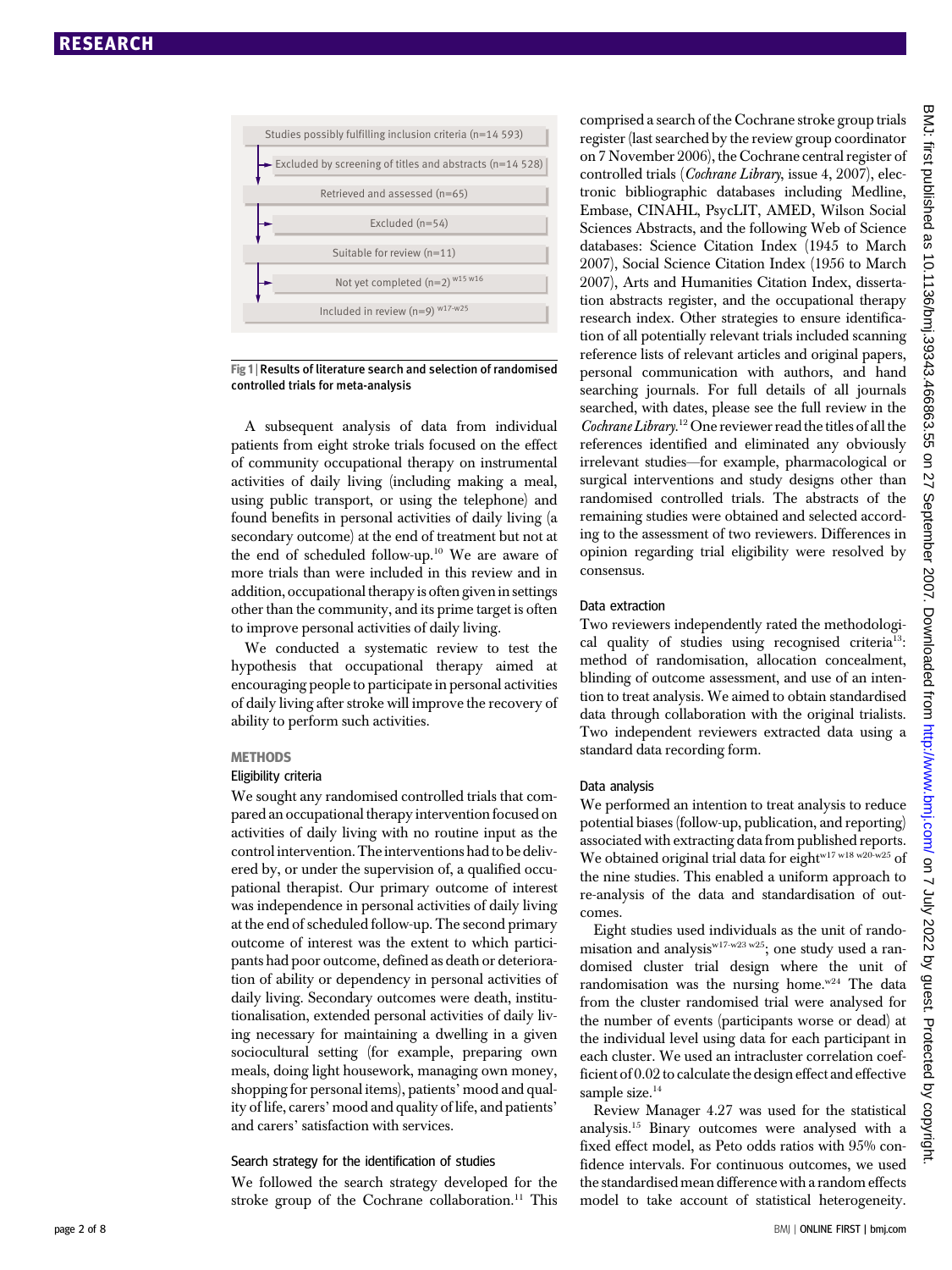#### Study (setting) Sample size, characteristics, and theoretical framework (if specified) The Context of the Intervention and time scale Theorem Coutcomes Baseline differences Corr  $1995<sup>w17</sup>$  (UK hospital outreach) 110 patients: 55 intervention, 55 control. Mean age 75.5, 37% men.Median Barthel index score at baseline: intervention 15 (IQR 2-20), control 14 (0-20). Clinical definition of stroke. Patients recruited before discharge from inpatient facility. Inclusion criteria: discharged alive from one of two stroke units regardless of discharge destination. Model of human occupation Rehabilitation at home by occupational therapists versus usual care. Interventions included: teaching new skills; facilitating more independence in activities of daily living; facilitating return of function; enabling patients to use equipment supplied by other agencies; information provision to patient and carer; referring to or liaison with other agencies. Service provided by a qualified occupational therapist. Input at 2, 8, 16, and 24 weeks over 12 months, 95.5% followed up Death, Barthel index, Nottingham extended ADL index, Geriatric depression scale (short form), Pearlman's 6 point quality of life scale. Carer: Pearlman's 6 point qualify of life scale More women in intervention group  $(P=0.03)$ Gilbertson 2000w18 (UK hospital outreach) 138 patients: 67 intervention, 71 control. Median age 69, 45% men. Median Barthel index at baseline: intervention 17 (15-18), control 18 (16-19). Clinical definition of stroke. Patients recruited when discharged from hospital/date set. Inclusion criteria: discharged to private address; willing to cooperate; consent. Exclusion: made full recovery; discharged to institutional care; terminally ill; lived outside catchment area; severe cognitive or communication difficulties preventing consent, goal setting or completing outcome measures. Model of occupational performance Domiciliary occupational therapy versus routine service. Domiciliary occupational therapy for a period of six weeks. Client-centred occupational therapy programme. Liaison with other agencies. Occupational therapy provided by a qualified occupational therapist. About 1.7 visits/week for 30-45 min over 6 months; 96.4% followed Outcomes recorded at 7 weeks and 6 months. Primary outcomes: Nottingham extended ADL index; Barthel index; "Global" (death or deterioration) in Barthel index score. Secondary outcomes: Barthel index; Canadian occupational performance measure; EuroQol; satisfaction with outpatient services; resource use (staff time, hospital readmission, provision of equipment and services). Carer: general health questionnaire at 6 weeks Favour control group Chiu 2004w19 (Hong Kong hospital outreach) 53 patients: 30 intervention, 23 control. Mean age 72.1, 66% men. Barthel index at baseline: NA. Definition of stroke: unclear. Recruitment: inpatients and outpatients discharged from hospital for <2 weeks. Inclusion criteria: aged >55, diagnosis of stroke, able to follow instructions, able to communicate using speech, family support at home, required bathing device Additional home based training intervention on the use of bathing devices versus no intervention. 2-3 visits intervention group over 3 months; 100% followed Outcomes recorded 3 months after discharge. Primary outcome: NS. Outcome measures: functional independence measure (FIM); users evaluation of satisfaction with assistive technology None Drummond  $1995^{\text{w20}}$  (UK community) 65 patients: 42 intervention (21 in leisure intervention group, 21 in ADL intervention group), 23 control. Mean age 66, 57% men. Barthel index at baseline: not collected. Definition of stroke: unclear. Patients recruited at discharge from inpatient facility. Inclusion criteria: admitted to hospital stroke unit. Exclusion criteria: severe comprehension difficulties (score <3 on Boston diagnostic aphasic examination); documented history of dementia; no English language Leisure versus conventional occupational therapy versus no occupational therapy. Leisure intervention: patients hobbies and interests were discussed in detail and the importance of maintaining a leisure programme stressed. Treatment reflected personal preferences and abilities. Help and advice included: treatment (eg practice of transfers and dressing practice needed for leisure pursuits); positioning; provision of equipment; adaptations; advice on obtaining financial assistance and transport; liaison with specialist organisations; and providing physical assistance. Conventional OT: OT activities such as transfers, washing and dressing practice, and when appropriate, perceptual treatments. Patients seen by OT for minimum of 30 min/week for 3 months, then 30 min/every 2 weeks up to 6 months; 98.5% followed Outcomes recorded at 3 and 6 months. Nottingham extended ADL index. Nottingham health profile. Nottingham leisure questionnaire. Wakefield depression inventory Favour leisure group Walker  $1996^{w21}$  (UK community) 30 patients: 15 intervention, 15 control. Mean age 68, 53%men. Barthel index at baseline: not collected. Definition of stroke: unclear. Patients recruited at discharge from inpatient facility. Exclusion criteria: blind, deaf, unable to understand or speak English before stroke Domiciliary occupational therapy versus no occupational therapy intervention. Domiciliary occupational therapy over a three month period provided by a senior occupational therapist. Components of intervention: dressing practice on a regular basis; teaching patients and carers specific dressing techniques, energy conservation techniques, advice on clothing adaptation. Relative/carer involvement in therapy programme and "homework" between therapy sessions. Occupational therapy provided by a qualified occupational therapist. Amount of therapy provided at therapist's discretion. Mean 6 visits over 6 months; 100% followed Outcomes recorded at 3 and 6 months. Nottingham stroke dressing assessment. Rivermead ADL scale. Nottingham health profile None Logan  $1997^{w22}$  (UK community) 111 patients: 53 intervention, 58 control. Mean age 55, 43% men. Barthel index at baseline: NA. Clinical definition of stroke. Inclusion criteria: first stroke and discharged from hospital and referred to social services occupational therapy department Enhanced occupational therapy service versus usual care. Enhanced (dedicated, prompt, and intensive) occupational therapy service provided by social services, includes provision of equipment and appliances. Occupational therapy provided by a qualified occupational therapist. Single therapist. Duration 6 months; 85.6% followed Outcomes recorded at 3 and 6 months. Nottingham extended ADL index. Barthel index. General health questionnaire. Carer: general health questionnaire None Walker  $1999^{w23}$  (UK community) 185 patients: 94 intervention, 91 control. Mean age 74; 51% men. Median Barthel index at baseline: intervention 18 (15-20); control 18 (15- 20). Clinical definition of stroke. Patients recruited <1 month after stroke onset from home. Exclusion criteria: >1 month after stroke onset, history of dementia, living in nursing or residential home, unable to speak or understand English before stroke Occupational therapy versus no occupational therapy. Occupational therapy intervention for a period of five months. Aim of therapy was to achieve independence in personal (bathing, dressing, feeding, stair mobility) and instrumental activities of daily living (outdoor mobility, driving a car, using public transport, household chores). Homework tasks were set in between therapy sessions. Occupational therapy provided by a qualified occupational therapist. Single therapist. Frequency of visits arranged between therapist, patient, and carer (if appropriate). Mean of 5.8 visits/patient over 6 months; 95.1% followed Outcomes recorded at 6 months. Primary outcomes: Nottingham extended ADL index; Barthel index Favour intervention group Sackley<br>2006<sup>w24</sup> (UK community nursing home 12 nursing homes. 118 residents: 63 intervention, 55 control. Mean age 87.5, 19% men. Mean Barthel index at baseline: intervention 10.1 (SD 5.68); control 9.49 (5.2). Definition of stroke: unclear. Inclusion criteria: Occupational therapy versus standard care. Occupational therapy included activities of daily living practice, mobility practice, assessment and goal setting, communication with residents, staff, relatives, and other agencies, adaptive equipment and treatment of impairments. Mean visits 8.5, mean total time 4.7 hours/patient over 6 months; 100% followed Outcomes recorded at 3 and 6 months. Primary outcome: Barthel index None

Barthel <15. No specific approach

Table 1 | Description of trials included in review\*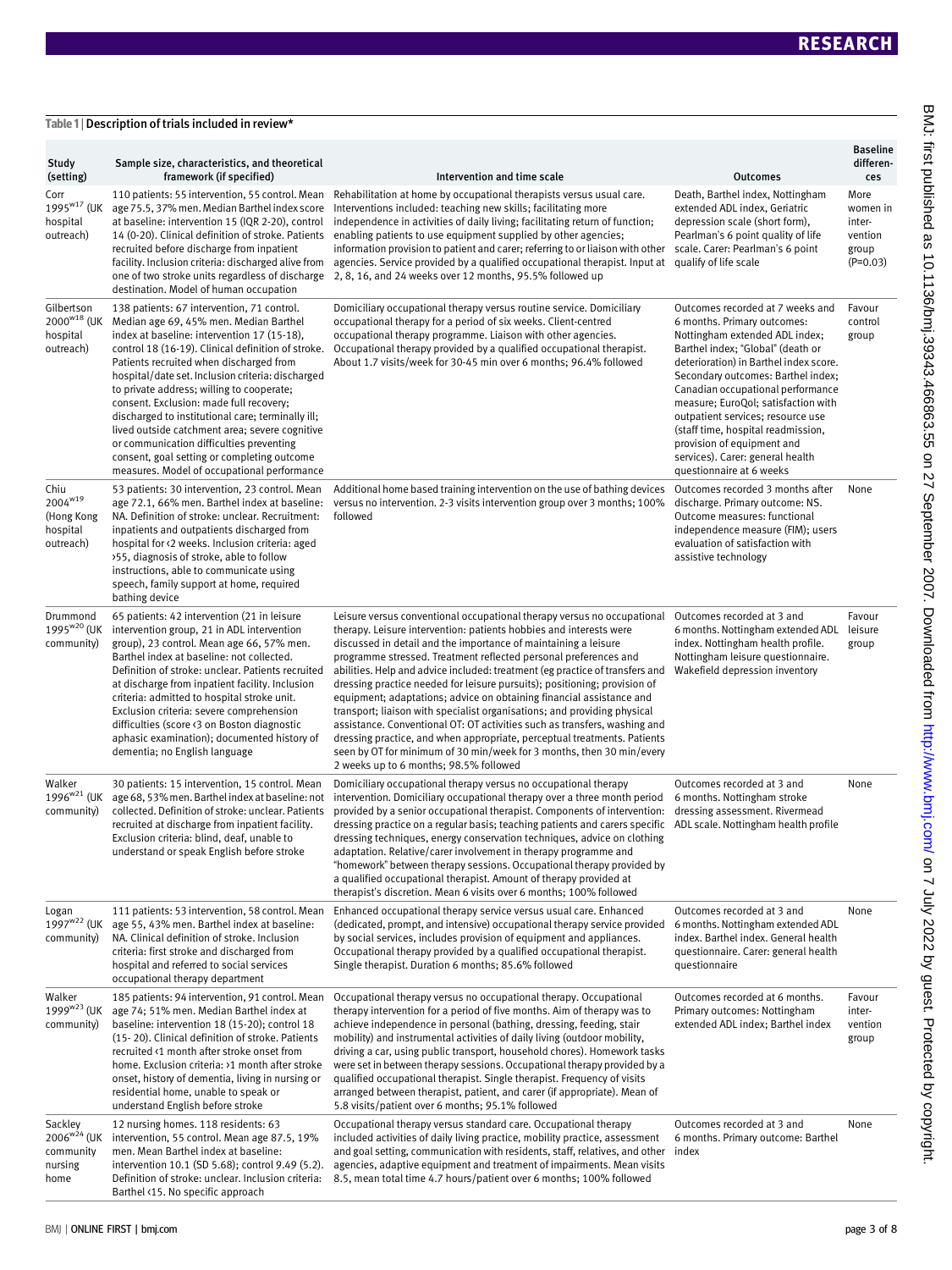Parker  $2001^{w25}$  (UK hospital outreach)

466 patients: 309 intervention (153 in leisure group; 156 in ADL group), 157 controls. Median age 72, 71, 72. Median Barthel index at baseline: leisure 18 (15-19); ADL 18 (16-20); control 18 (16-19), 58% men.WHO definition of stroke. Patients recruited from one of four participating sites at discharge. All attending stroke outcome clinic (site 5) with stroke onset < 6 months. Exclusion criteria: discharge to a nursing or residential home, recorded history of dementia, inability to complete outcome questionnaires because of limited use of English, unable to endure interventions because co-morbidity, lived outside catchment area

OT leisure v ADL v no OT for up to 6 months after recruitment. Leisure group: goals were set in terms of leisure activities as well as ADL tasks to achieve leisure objectives. ADL group: goals set to improve independence in self care activities and included practice in activities such as meal preparation and walking outdoors. Control group: no OT. OT provided by qualified therapist. At least 10 sessions, each at least 30 min/patient over 12 months; 79% followed

Outcomes recorded at 6 (primary) and 12 months. Primary outcome measure: general health questionnaire 12 item; Nottingham leisure questionnaire; Nottingham extended ADL index. Secondary outcomes: international stroke trial outcome questions; Rankin scale; Oxford handicap scale; Barthel index;London handicapscale.Carer: general health 12item questionnaire None

IQR=interquartile range, NS=not stated, NA=not available, OT=occupational therapy, ADL=activities of daily living. \*Unit of randomisation and analysis was individual except in w24, which was nursing home with individual adjusted for clustering.

> Statistical heterogeneity between studies was examined with  $\chi^2$  and  $I^{2.16}$  An  $I^2$  value over  $50\%$  was considered to indicate substantial inconsistency. Publication bias was assessed with a rank correlation test and a funnel plot.<sup>17</sup>

> We planned sensitivity analyses to explore the influence of the method of randomisation, allocation concealment, blinding of final outcome assessment, and the presence of an intention to treat analysis.

#### **RESULTS**

--------<br>Figure 1 outlines the results of the trial selection process. We identified 14 593 references from the searches, of which 14 528 were excluded from title or abstract, leaving 65 potentially eligible studies for inclusion. After we obtained full texts for these studies, we then excluded 54 as they did not fulfil the inclusion criteria. Reasons for exclusion were as follows: intervention provided by a healthcare professional other than occupational therapist (17 studies), multidisciplinary intervention including occupational therapy (eight), intervention not focused on personal activities of daily living (15), one type of occupational therapy versus another type of occupational therapy  $(six)$ , w<sup>1-w6</sup> not a randomised controlled trial (five),  $\frac{w^{7-w11}}{w^{7-w11}}$  and insufficient numbers of stroke participants (three), $w12-w14$ (detailed exclusions are given in the Cochrane Library version of the review<sup>12</sup>). Two trials are not yet completed.w15 w16 The remaining nine studies were included in the review and contained information on 1258 participants. $w^{17-w25}$  Table 1 gives details of the included studies. Table 2 provides information on the methodological quality of the included studies, and table 3 describes the six trials that we excluded from the review because they did not have a suitable control group.

The mean age of participants in studies ranged from 55 to 87.5 years and the proportion of men ranged from 19% to 66%. Baseline scores on the Barthel index<sup>18</sup> were available for five trials.<sup>w17 w18 w23-w25</sup> Four trials included people with mild to moderate disability (range of Barthel index  $14-18/20$ )<sup>w17 w18 w23 w25</sup> but one trial recruited more severely dependent participants (mean Barthel index 9-10/20). $\frac{w^{24}}{2}$  Exclusion criteria were communication difficulties and cognitive or other co-existing conditions that would interfere with compliance or outcome assessment<sup>w18-w21 w23 w25</sup>; inability to speak English<sup>w20 w21 w23 w25</sup>; terminal illness<sup>w18 w19</sup>; residence in, or about to be discharged to, a residential or nursing homew18 w23 w25; not living at home and without carer or family support<sup>w19</sup>; and a Barthel score over 15.w24 One trial recruited participants who had not been admitted to hospital after stroke onset,<sup>w23</sup> and another trial recruited only from nursing homes. $w^{24}$ Six trials recruited from inpatient facilities.<sup>w17 w18 w20-w22 w25</sup> One trial recruited participants two weeks after discharge from inpatient facilities.<sup>w19</sup>

Most studies had parallel groups with occupational therapy focused on personal activities of daily living compared with usual care or no routine intervention. Two trials compared two alternative interventions (occupational therapy based on leisure activities or personal activities of daily living) against usual care or no routine intervention in three parallel groups. One trial used a crossover design in which participants were given dressing practice followed by the personal activities of daily living intervention of interest, in sequence. $x^{21}$  For further details of the interventions provided, see the Cochrane review.12

Eight trials clearly described concealed allocation, randomisation procedures, an objective, and explicit blinded outcome assessment for all participants.w17 w18 w20-w25 Four studies explicitly reported the use of an intention to treat analysis.w18 w22 w24 w25 Median time to follow-up was six months (range 3-12 months). Rates of loss to follow-up varied considerably across the reported outcomes. Sixty one (8.5%) participants from the intervention groups and 34 (6.3%) from the control groups died during follow-up.

#### Personal activities of daily living

Six studies used the Barthel index<sup>18</sup> to measure personal activities of daily living, w<sup>17 w18 w22-w25</sup> one study used the self care section of the Rivermead personal activities of daily living scale,<sup>19 w21</sup> and one study used the functional independence measure.20 w19 A score for personal activities of daily living was available for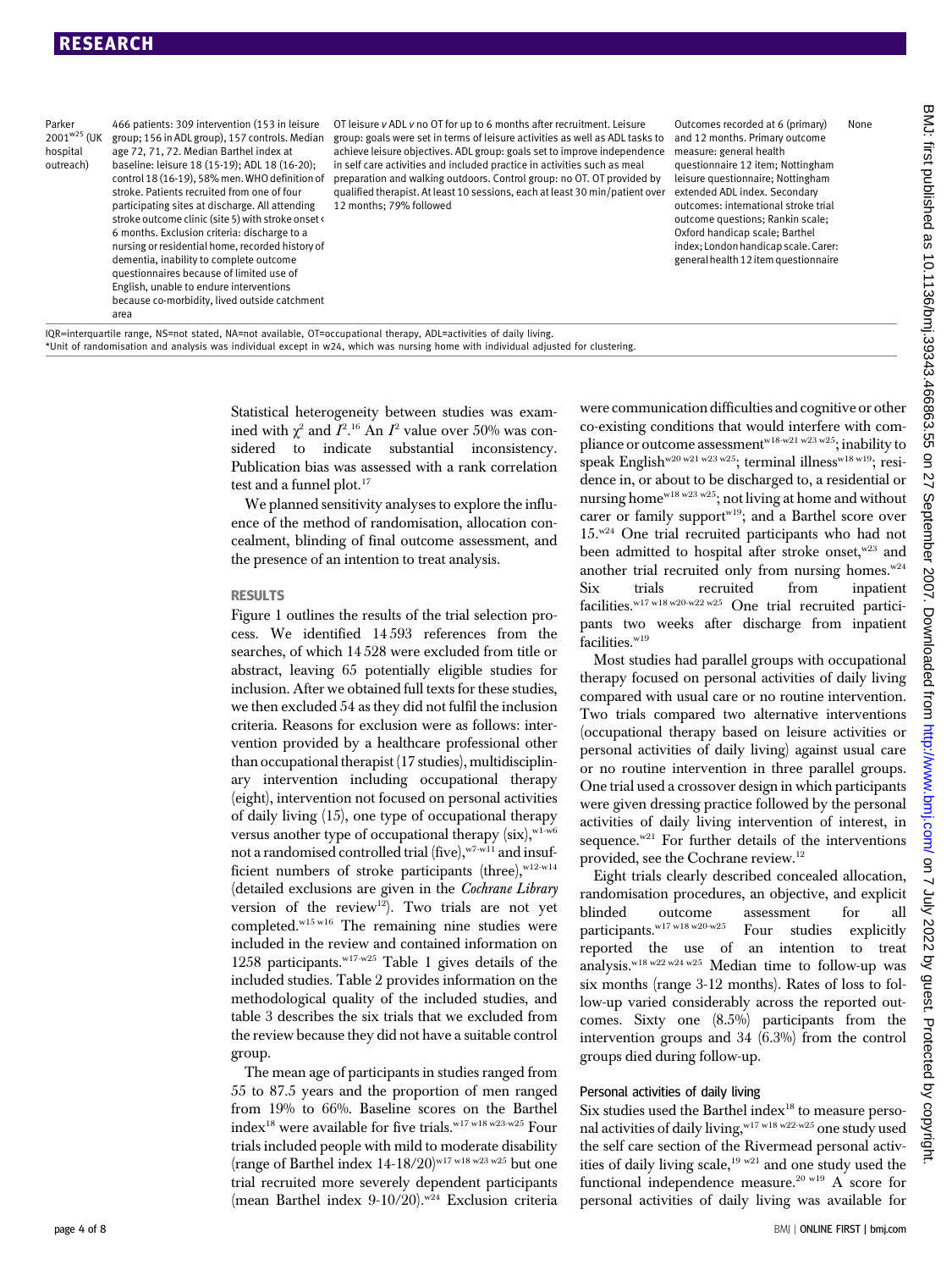#### Table 2 <sup>|</sup> Quality assessment of trials included in review

| Study                          | Appropriate<br>randomisation and<br>allocation concealment | Unbiased data<br>collection | Follow-up<br>295% | Length (months) and success of<br>follow-up on primary outcome | Difference in attrition<br>between groups $\leq 5\%$ |
|--------------------------------|------------------------------------------------------------|-----------------------------|-------------------|----------------------------------------------------------------|------------------------------------------------------|
| Corr 1995 <sup>w17</sup>       | Yes                                                        | Yes                         | Yes               | 12:95.5%                                                       | No (9%)                                              |
| Gilbertson 2000 <sup>w18</sup> | Yes                                                        | Yes                         | Yes               | 6:96.4%                                                        | Yes (5%)                                             |
| Chiu 2004 <sup>w19</sup>       | No                                                         | No                          | Yes               | 3:100%                                                         | Yes $(0)$                                            |
| Drummond 1995 <sup>w20</sup>   | Yes                                                        | Yes                         | Yes               | 6;100%                                                         | Yes $(0)$                                            |
| Walker 1996 <sup>w21</sup>     | Yes                                                        | Yes                         | No                | 6:90%                                                          | No (20%)                                             |
| Logan 1997 <sup>w22</sup>      | Yes                                                        | Yes                         | No                | 6:85.6%                                                        | No (16%)                                             |
| Walker 1999 <sup>w23</sup>     | Yes                                                        | Yes                         | Yes               | 6:95.1%                                                        | No (1%)                                              |
| Sackley 2006 <sup>w24</sup>    | Yes                                                        | Yes                         | Yes               | 6:100%                                                         | Yes (0%)                                             |
| Parker 2001 <sup>w25</sup>     | Yes                                                        | Yes                         | No                | 12:79%                                                         | Yes (3%)                                             |

961 (80.6%) participants from eight trials.<sup>w17-w19 w21-w25</sup> The pooled result for all trials, combined as a standardised mean difference, was 0.18 (95% confidence interval  $0.04$  to  $0.32$ ;  $P=0.01$  with no significant heterogeneity  $(P=0.33)$  (fig 2). Therefore, participants who received occupational therapy after stroke were significantly more independent in personal activities of daily living than those who received no intervention or usual care. The estimated standardised mean difference of 0.18 is equivalent to a one point  $(5\%)$  difference on the 20 point Barthel index, assuming a population SD of six points.

There was no substantial change in results when we limited sensitivity analyses to the seven trials with clear allocation, randomisation procedures, or blindingw17 w18 w20-w25 (standardised mean difference  $0.17, 0.02$  to  $0.33$ ; P=0.03). When we restricted analysis to the four trials that performed an intention to treat analysis,  $^{w18 w22 w24 w25}$  the effect was reduced and became non-significant  $(0.12, 0.10)$  to  $(0.33; P=0.28)$ .

In our post hoc analysis excluding the leisure based occupational therapy arms from the two trials $x^{20 w25}$ that compared alternative forms of intervention (occupational therapy based on leisure activities or personal activities of daily living), we found similar results (0.20, 0.06 to 0.33;  $P=0.004$  with no significant heterogeneity (P=0.56).

#### Deterioration in personal activities of daily living

The second outcome concerned the extent to which occupational therapy could influence the risk of deterioration in personal activities of daily living. We defined this as the combined "poor outcome" of death or experiencing a deterioration in ability to perform personal activities of daily living (experiencing a drop of one or more points in a given score for personal activities of daily living) or dependent (below a predefined threshold on a given personal activities of daily living scale; for the Barthel index this was 15), or requiring institutional care at the end of scheduled follow-up. Data on poor outcome were available for 1065 (90.6%) participants from seven trials<sup>w17 w18 w20 w22-w25</sup> and showed that the odds of a poor outcome were significantly lower in the participants who received occupational therapy (odds ratio 0.67, 0.51 to 0.87; P=0.003) with no significant heterogeneity between studies  $(P=0.28)$  (fig 3). The overall rate of a poor outcome for controls was 42%, which combined with an odds ratio of 0.67 gives an estimated number needed to treat of 11 (7 to 30).

Re-analysis for the outcome death and deterioration in the score for personal activities of daily living included information on 407 (98.5%) participants from four trials<sup>w17 w18 w20 w24</sup> and produced similar results (odds ratio 0.60, 0.39 to 0.91; P=0.02) with no significant heterogeneity. Further analysis with exclusion of the leisure based occupational therapy arms from the two trials $x^{20 w25}$  that compared alternative forms of interventions (occupational therapy based on leisure or personal activities of daily living) provided similar results (odds ratio 0.65, 0.49 to 0.86; P=0.002) with no significant heterogeneity between studies  $(P=0.37)$ .

There was no substantial change in results when we conducted sensitivity analyses excluding trials with clear intention to treat analysis. If we assume that the participants who were missing (66/673 (9.8%) in intervention groups and 44/502 (8.8%) in control groups) had a poor outcome, then the odds of a poor outcome remained significantly reduced for those participants who received occupational therapy (odds ratio 0.67,  $0.52$  to  $0.86$ ; P= $0.002$ ) with no significant heterogeneity  $(P=0.27)$ . Furthermore, if we assume that the participants who were missing from the treatment groups were alive and well and living at home, then the odds of a poor outcome were still significantly reduced for those who received occupational therapy (odds ratio  $0.71, 0.55$  to  $0.92$ ;  $P=0.009$ ) with no significant heterogeneity  $(P=0.20)$ .

We found no evidence of publication bias from the rank correlation test for the outcome death or "poor outcome" (P=0.108, seven studies) or in the funnel plot.

#### Secondary outcomes

We had scores on the Nottingham extended activities of daily living scale for 847 (78.8%) participants from six trials.<sup>w17 w18 w20 w22 w23</sup> Those who received occupational therapy were significantly more independent in instrumental activities of daily living (standardised mean difference 0.21, 0.03 to 0.39; P=0.02). There was a non-significant benefit in mood or distress scores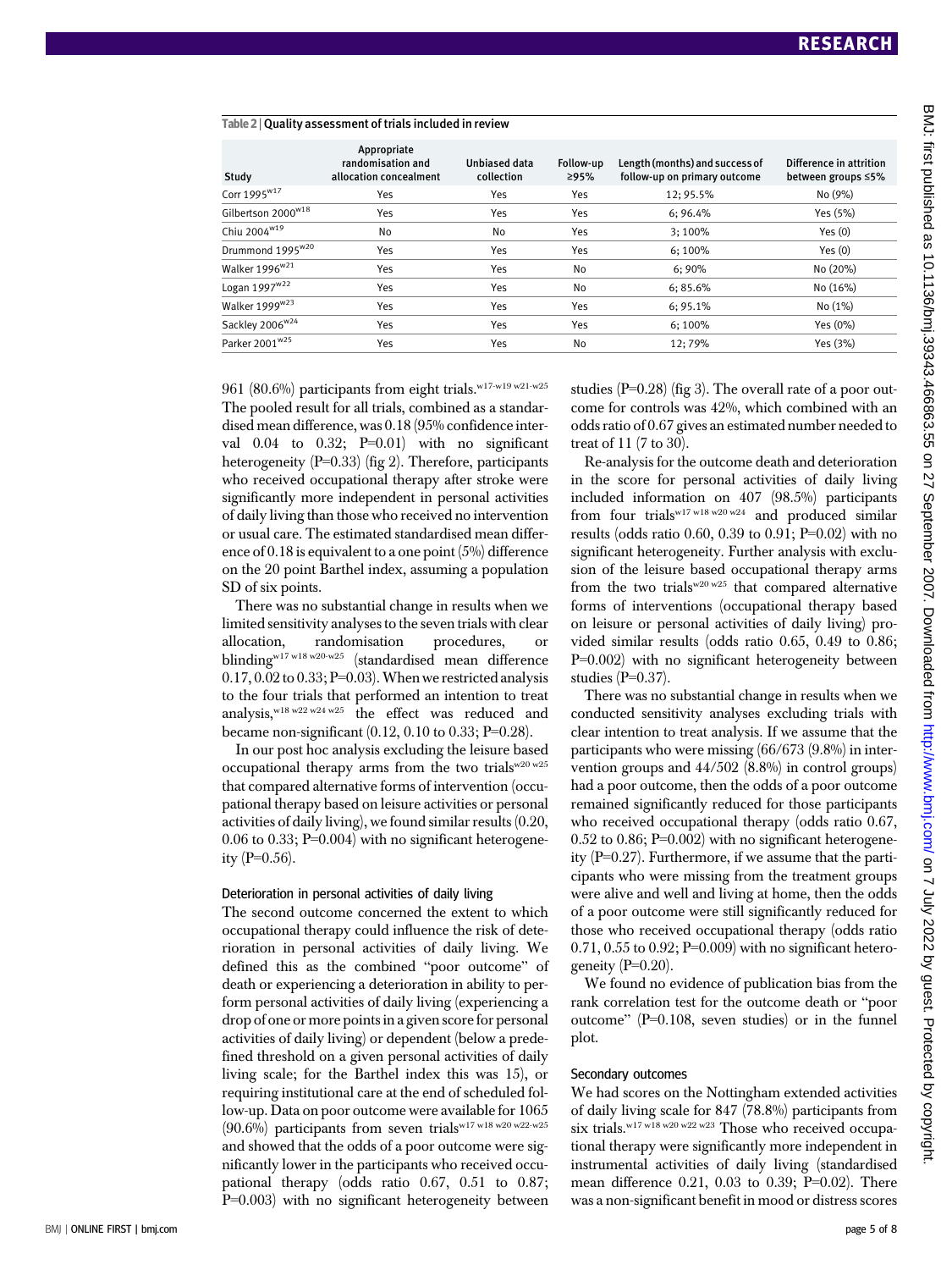| Study (setting)                                  | Participants                                                                                                                                                                                                                                                                                                                                                                                                                                                                                                                                                                                                                                          | <b>Intervention and outcomes</b>                                                                                                                                                                                                                                                                                                                                                                                                         | <b>Reason for exclusion</b>                               |
|--------------------------------------------------|-------------------------------------------------------------------------------------------------------------------------------------------------------------------------------------------------------------------------------------------------------------------------------------------------------------------------------------------------------------------------------------------------------------------------------------------------------------------------------------------------------------------------------------------------------------------------------------------------------------------------------------------------------|------------------------------------------------------------------------------------------------------------------------------------------------------------------------------------------------------------------------------------------------------------------------------------------------------------------------------------------------------------------------------------------------------------------------------------------|-----------------------------------------------------------|
| Donkervoort 2001 <sup>w1</sup><br>(inpatients)   | 113 participants, 56 strategy training, 57 usual<br>occupational therapy. Mean age 65.4; 52%<br>men. Inclusion criteria: left hemisphere stroke,<br>apraxia, staying in inpatient care unit. Exclusion<br>criteria: history of apraxia before current stroke,<br>stroke onset <4 weeks, aged <25 or>95, history of<br>post-traumatic brain damage, history of brain<br>tumour, unable to speak Dutch, premorbid or<br>current psychiatric, psychogeriatric, addiction<br>to alcohol or other drugs, premorbid personality,<br>intellectual or learning disorder, history of<br>severe consciousness impairments. Assessed<br>not to require treatment | Strategy training integrated into<br>occupational therapy v occupational<br>therapy. Activities of daily living<br>observations, apraxia test, Motricity<br>index                                                                                                                                                                                                                                                                        | Compared two types of<br>occupational therapy             |
| Edmans 2000 <sup>w2</sup> (inpatients)           | 80 participants, 40 in transfer of training group<br>and 40 in functional training group. Inclusion<br>criteria: sufficient cognitive, language, and<br>functional ability to complete the Rivermead<br>perceptual assessment battery, sufficient<br>functional use of one hand to complete<br>perceptual treatment activities, consent                                                                                                                                                                                                                                                                                                               | Transfer of training approach v<br>functional approach to treatment of<br>perceptual problems. Perceptual<br>treatment given for 2.5 hours/week<br>for 6 weeks. Rivermead perceptual<br>assessment battery, Barthel<br>activities of daily living index, and<br>Edmans activities of daily living index                                                                                                                                  | Compared two types of<br>occupational therapy             |
| Jongbloed 1989 <sup>w3</sup><br>(inpatients)     | 90 participants, 43 in sensorimotor integrative<br>treatment group and 47 in functional treatment<br>group. Mean age 71.32; 45% men. Inclusion<br>criteria: admitted to hospital ≤12 weeks after<br>first CVA, presented with unilateral upper and<br>lower extremity weakness on admission to<br>hospital, no experience of nursing, residential,<br>or extended care before admission to hospital,<br>no severe aphasia, able to consent                                                                                                                                                                                                            | Sensorimotor integrative treatment<br>techniques v functional treatment40<br>min/day, 5 days/week for 8 weeks.<br>Barthel index, meal preparation,<br>sensorimotor integration tests                                                                                                                                                                                                                                                     | Compared two types of<br>occupational therapy             |
| Lui 2001 <sup>w4</sup> (inpatients)              | 22 participants, 12 intervention and 10 control.<br>Mean age 71.3; 54% men. Inclusion criteria:<br>unilateral stroke, independent in activities of<br>daily living before stroke, able to communicate,<br>medically stable                                                                                                                                                                                                                                                                                                                                                                                                                            | Connectionist model (task<br>generalisation programme) v<br>traditional learn task strategy on daily<br>tasks. Evaluated on performance of<br>tasks                                                                                                                                                                                                                                                                                      | Compared two types of<br>occupational therapy             |
| Morgan 2002 <sup>w5</sup> (hospital<br>outreach) | Inclusion criteria: men >40 and <50 years, first<br>stroke, middle cerebral artery syndrome of<br>thromboembolic origin confirmed by CT, middle<br>band in Garraway and coworkers neurological<br>screening process. Exclusion criteria:<br>considerable complications or comorbidities<br>after stroke, any impairment that would prevent<br>use of Canadian occupational performance<br>measure such as aphasia                                                                                                                                                                                                                                     | Client centred occupational therapy<br>intervention programme v therapist<br>led functional occupational therapy<br>programme. Modified motor<br>assessment scale, modified Barthel<br>index, Canadian occupational<br>performance measure                                                                                                                                                                                               | Compared two types of<br>occupational therapy             |
| Young 1983 <sup>w6</sup> (unclear)               | 27 participants (9 per group). Mean age 64.15.<br>Inclusion criteria: right CVA, age 45-80,<br>assessed to have left neglect or visual scanning<br>deficits, or both. Exclusion: history of<br>alcoholism, psychiatric treatment, or previous<br>neurological impairment                                                                                                                                                                                                                                                                                                                                                                              | Hour of routine occupational<br>therapy/day v 20 min routine<br>occupational therapy + 20 min<br>cancellation training + 20 min visual<br>scanning training v 20 min block<br>design training + 20 min cancellation<br>training + 20 min of visual scanning<br>training. Letter cancellation task,<br>wide range achievement test,<br>copying and address, counting faces,<br>activities of daily living (outcome<br>measure not stated) | Compared different intensities<br>of occupational therapy |

CVA=cerebrovascular event, CT=computed tomography.

for participants and carers. Data on use of institutional care, participants' and carers' quality of life, and satisfaction with services were incomplete and available for only a few studies and therefore the results from pooled analysis were inconclusive.

Stroke patients who receive occupational therapy focused on personal activities of daily living, as opposed to no routine occupational therapy, are more likely to be independent in those activities.

## Limitations of the study

It is difficult to design and conduct high quality clinical trials of rehabilitation. Firstly, the masking of therapies from patient and therapist is difficult, thus permitting the introduction of bias, particularly when the person providing the intervention is also the person doing the research, as is the case with many of the studies in this review. Secondly, while usual or standard care is recognised as an appropriate control, this may include interventions that promote activities, which potentially reduces the estimate of the intervention effect.<sup>21</sup>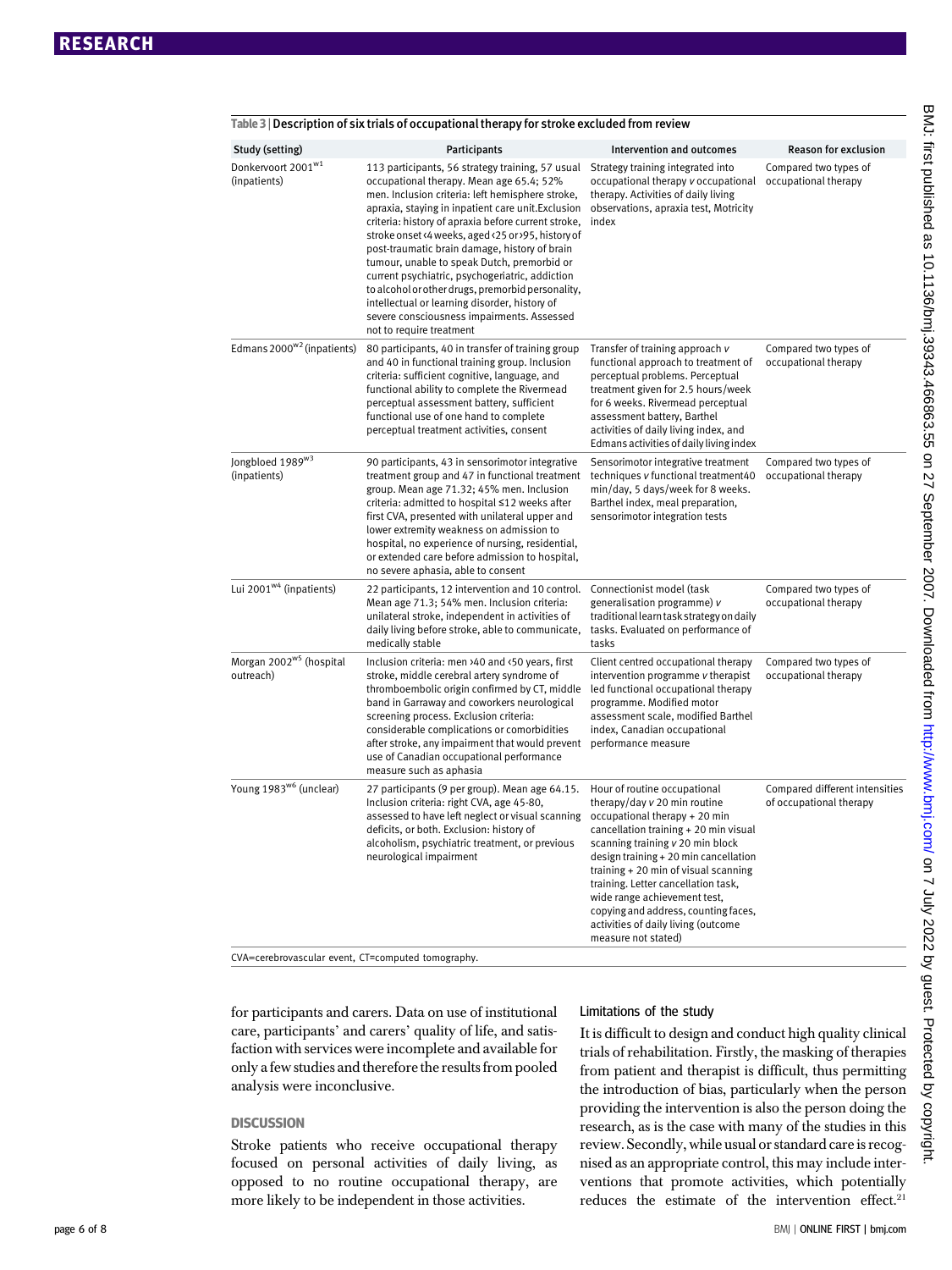

#### Fig 2 <sup>|</sup> Effects of occupational therapy on personal activities of daily living

Thirdly, it is more difficult to obtain acceptance of randomisation in an inpatient setting, particularly where an occupational therapy service is already established. We excluded four trials that compared one occupational therapy intervention within an active concurrent control arm provided in inpatient settings as they did not provide an unconfounded estimate of effect.<sup>w1-w4</sup> Finally, trials of rehabilitation interventions typically have lengthy follow-up periods with a risk of study dropout. This makes performing a true intention to treat analysis with complex scores such as the Barthel index problematic as it is difficult to score for missing participants. Despite these potential concerns, however, the quality of the included trials was generally good and the results were consistent between trials.

Occupational therapy is a complex intervention. Practice includes skilled observation; the use of standardised and non-standardised assessments of the biological, psychiatric, social, and environmental determinants of health; clarification of the problem; formulation of individualised treatment goals; and the delivery of a set of individualised problem solving interventions. While we are confident that all the interventions in this review were consistent with this broad

| <b>Study</b>                                                                   | <b>Treatment</b><br>n/N | <b>Control</b><br>n/N       | Peto odds ratio<br>(95% CI) | Peto odds ratio<br>(95% CI)   |
|--------------------------------------------------------------------------------|-------------------------|-----------------------------|-----------------------------|-------------------------------|
| Corr 1995 <sup>w17</sup>                                                       | 33/55                   | 32/54                       |                             | 1.03 (0.48 to 2.21)           |
| Gilbertson 2000 <sup>w18</sup>                                                 | 33/66                   | 41/67                       |                             | $0.64$ $(0.32$ to $1.26)$     |
| Drummond 1995 <sup>w20</sup>                                                   | 2/42                    | 3/23                        |                             | $0.32$ (0.05 to 2.11)         |
| Logan 1997 <sup>w22</sup>                                                      | 6/53                    | 14/58                       |                             | $0.42$ (0.16 to 1.11)         |
| Walker 1999 <sup>w23</sup>                                                     | 18/90                   | 27/86                       |                             | $0.55(0.28 \text{ to } 1.08)$ |
| Sackley 2006 <sup>w24</sup>                                                    | 27/53                   | 36/47                       |                             | 0.34 (0.15 to 0.76)           |
| Parker 2001 <sup>w25</sup>                                                     | 106/248                 | 56/123                      |                             | 0.89 (0.58 to 1.38)           |
| Total (95% CI)                                                                 | 607                     | 458                         |                             | $0.67$ $(0.51$ to $0.87)$     |
| Total events: 255 (treatment), 209 (control)                                   |                         |                             |                             |                               |
| Test for heterogeneity: $\chi^2$ =7.50, df=6, P=0.28, $l^2$ =20.0% 0.1 0.2 0.5 |                         |                             | $\mathfrak{D}$              | 5<br>10                       |
| Test for overall effect: $z=2.97$ , P=0.003                                    |                         | <b>Favours</b><br>treatment | <b>Favours</b><br>control   |                               |

Fig 3 <sup>|</sup> Effects of occupational therapy on poor outcome

concept of occupational therapy, we recognise that the exact nature of the interventions in each study differed according to the type of patient, the expertise of the therapist, and the resources available. The interventions tested were probably provided by experts and not particularly constrained by day to day service factors. Our review did not compare occupational therapy with alternative rehabilitation interventions, nor did it examine the effect of occupational therapy combined with other interventions.

#### Comparison with previous studies

Previous reviews that have assessed the role of occupational therapy either have not specifically focused on stroke,<sup>22</sup> have concentrated on instrumental activities of daily living in the subgroup of stroke patients living in the community,<sup>10</sup> or have included a wide range of studies of varying methodological quality.23 Our review adds substantially to the literature by examining the effects of occupational therapy focused personal activities of daily living in stroke patients regardless of treatment setting.

#### Implications for research

Occupational therapy after stroke "works" in that it improves outcome in terms of ability in personal activities of daily living. The estimate that 11 (7 to 30) patients need to be treated to avoid one patient deteriorating in personal activities of daily living should be regarded as an approximate indicator. This is a relatively crude measure of outcome, which does not capture potential benefits in other domains of health. This figure also suggests, however, that not all patients treated by an occupational therapist will benefit. Further work is required to define those individuals who are most likely to benefit from occupational therapy, and economic studies are required to examine the cost effectiveness of occupational therapy. We believe that our findings should move the research agenda away from the questions surrounding whether occupational therapy (as a package of interventions) is effective to the identification of which specific interventions are effective for particular patients.